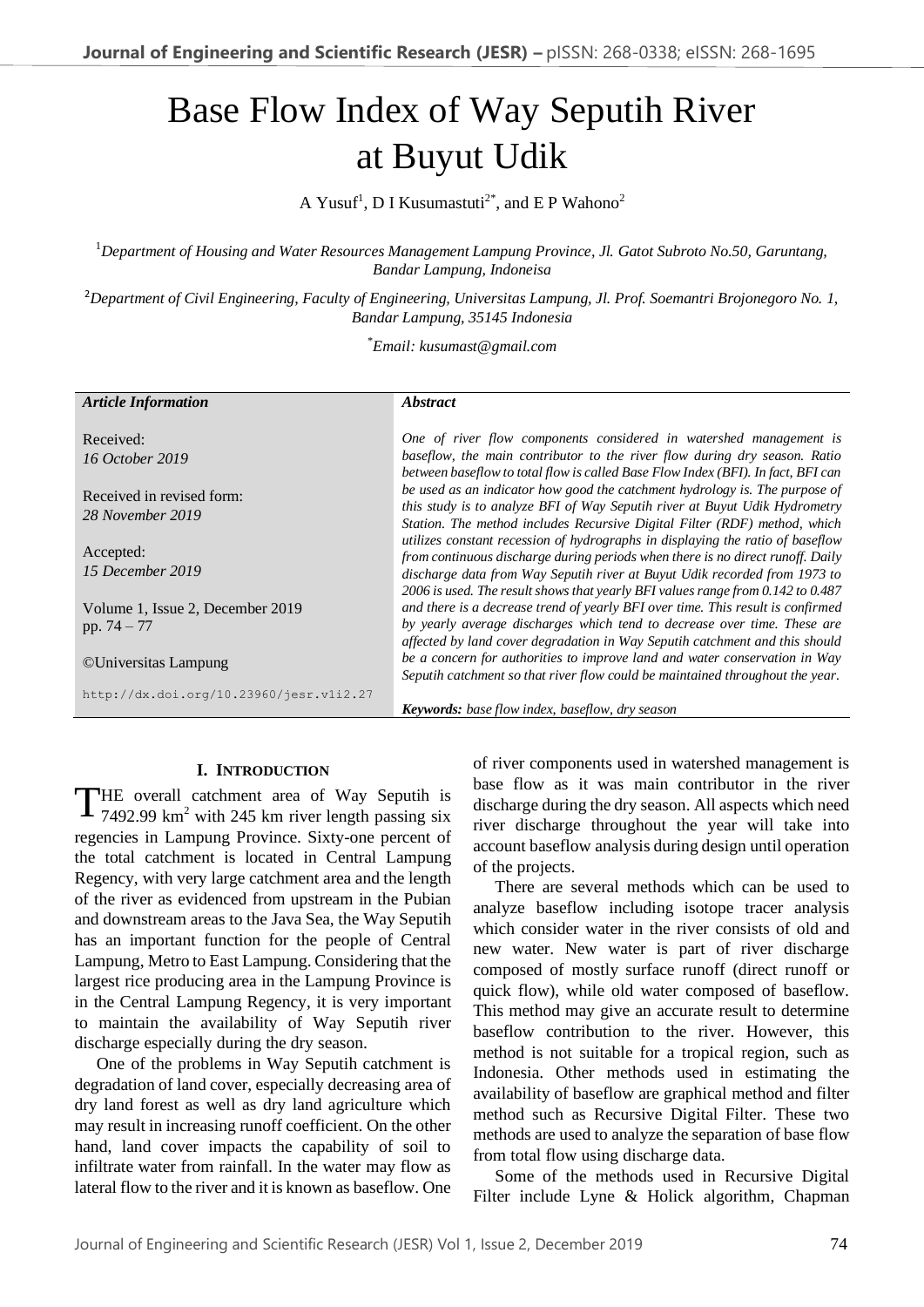algorithm, EWMA (Exponentially Weighted Moving Average) algorithm, Nathan and McMohan, Hughes S&W and Eckhardt [1]. Previous works on BFI includes which compared some RDF methods by Chapman-Maxwell and Eckhardt against tracer methods [2]. Also, utilized two parameter Eckhardt RDF method to estimate the portion of soil water and groundwater on streamflow [3]. Other research used Lynn-Holick RDF method to show the change of spatial and temporal patterns of streamflow [4].

This study aims to analyze Base Flow Index (BFI) of Way Seputih River at Buyut Udik using the RDF method. In particular, the RDF method applied in this study is Lyne & Holick algorithm. Base Flow Index for each year is calculated and the trend is analysed. The result is confronted against the trend of average yearly discharges and maximum yearly discharges. Land cover analysis also need to be conducted to see the correlation between Baseflow Index, yearly discharges and land cover in Way Seputih catchment.

## **II. MATERIALS AND METHODS**

The research was conducted in Way Seputih River which is geographically located in Central Lampung Regency, Metro City and East Lampung Regency, Lampung Province, Indonesia. Data used in this study is daily discharge data recorded from Way Seputih river at Hydrometry Station Buyut Udik (denoted as PDA 137). Using Buyut Udik as an outlet in this study, the catchment area is  $1560.25 \text{ km}^2$  which is about 20% of the whole catchment. Map of study area is presented in Figure 1. Discharge data used in this study is daily data, with data period is from 1973 to 2006. It was found that there is some missing data, and it was decided to omit the particular year if more than half year data is missing.

Daily discharge data is then analysed for baseflow separation using Recursive Digital Filter (RDF) method. The algorithm used is BFLOW (Lyne & Holick algorithm) using the equations (1) and (2).

$$
qf_{(i)} = \alpha qf_{(i-1)} + (q_{(i)} - q_{(i-1)}) \frac{1+\alpha}{2} \tag{1}
$$

Where:

 $q f_{(i)}$  : quickflow value on day-*i* (m<sup>3</sup>/s)  $q f_{(i-1)}$ : quickflow value on the previous day  $(m^3/s)$  $q_{(i)}$  : discharge value on day-*i* (m<sup>3</sup>/s)  $q_{(i-l)}$ : discharge value on the previous day  $(m^3/s)$  $\alpha$  : parameter filter [5]

Also, base flow value obtained from eq. (2) below:

$$
qb = q - qf \tag{2}
$$

Where:

qb : baseflow value  $(m^3/s)$ 

q : total discharge  $(m^3/s)$ 

qf : quickflow value  $(m^3/s)$ 



**Figure 1.** Study area of Way Seputih catchment

#### **III. RESULTS AND DISCUSSIONS**

Some results on baseflow separation using RDF Lyne & Holick method is shown in Figure 2. The dash line is recorded discharge (total discharge) and the solid line is estimated baseflow using Lyne & Holick method. BFI values for 1973 and 1999 are 0.487 and 0.230 respectively. It means that the contributions of baseflow to total discharge in 1973 and 1999 are 48.7% and 23% respectively. It is shown that there is a significant decrease of BFI values from 1973 to 1999.



**Figure 2.** Baseflow separation for year 1973 and 1999

Journal of Engineering and Scientific Research (JESR) Vol 1, Issue 2, December 2019 75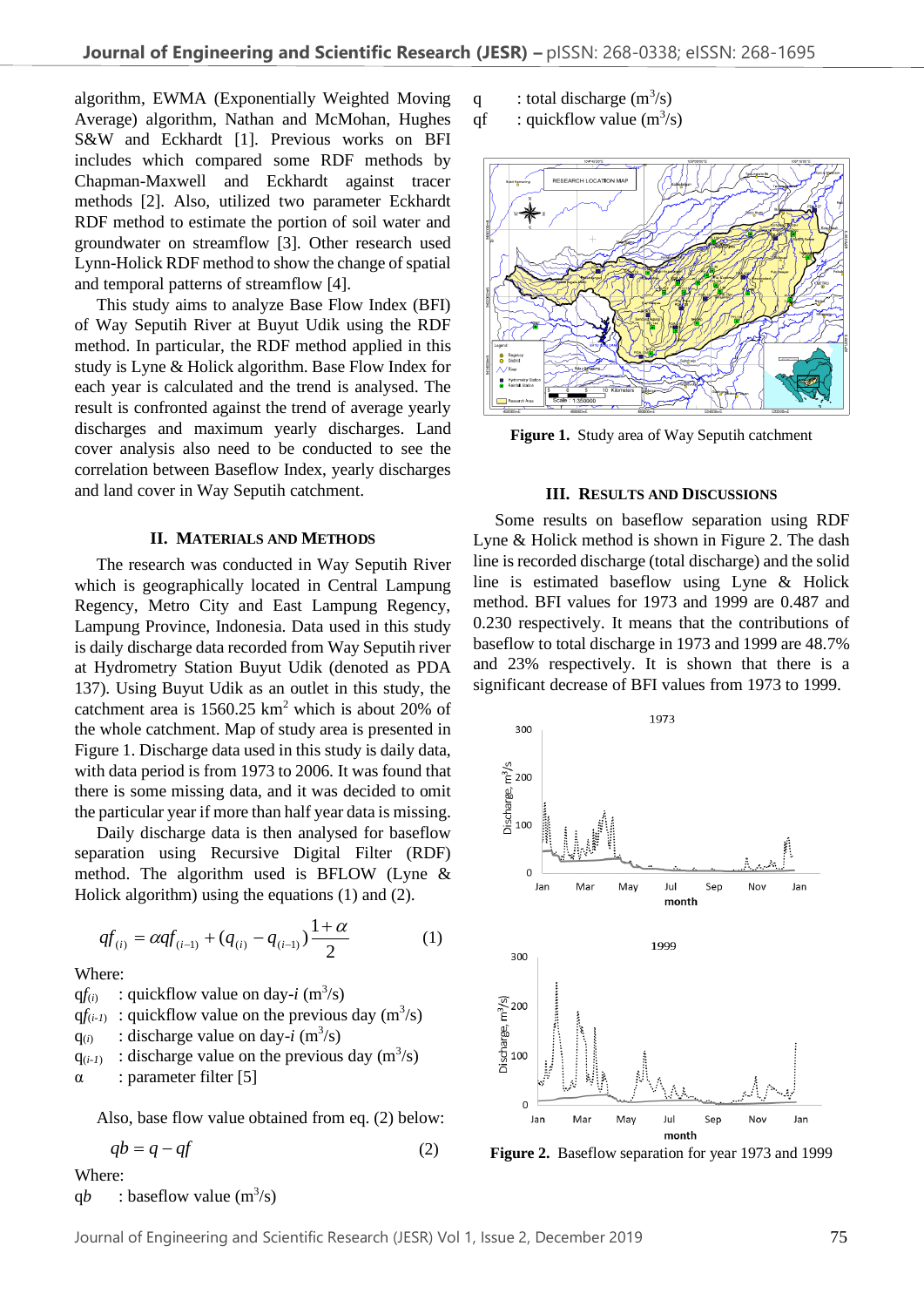The trend of yearly BFI is analysed to see whether the decrease in BFI values computed for years 1973 and 1999 is occasional or there is a trend in analysed data. Figure 3 shows the trend of yearly BFI and found that in fact there is a decrease trend over time with the highest and lowest values are 0.487 and 0.142 respectively. It is assumed if BFI values decrease then maximum discharges increase.



Consequently, if high flows increase and low flows decrease, the average flow will decrease. This assumption is conformed with the result as presented in Figure 4 that observed discharges in this study show increase trend for maximum yearly flow and decreasing trend for average yearly flow, as presented on Fig. 4.



**Figure 4.** Maximum and Average of yearly discharges

According to [6] baseflow is a function of catchment properties such as topographic, geologic, soil and climatic properties. One of the catchment properties

which can be evaluated is the land cover. Way Seputih catchment has been long exposed for forest clearing for wood production and there is a massive land use changes from dry land forest and agriculture for other purposes such as industrial and residential. To date land cover data that had been collected is only for year 2005. However, such spatial land cover data is expected to give an illustration of the catchment. Figure 5 shows land cover map of Way Seputih catchment.



**Figure 5.** Land cover map of Way Seputih catchment

| Table 1. Land Cover Type and Corresponding SCS Curve |
|------------------------------------------------------|
| <b>Number</b>                                        |

| Land Cover Type          | Percentage<br>of Area (%) | <b>SCS Curve</b><br>Number |
|--------------------------|---------------------------|----------------------------|
| <b>Wetland Shrub</b>     | 0.072                     | 71                         |
| Primary dryland forest   | 1.097                     | 70                         |
| Secondary dryland forest | 3.047                     | 73                         |
| Industrial Timber        | 0.377                     | 57                         |
| Residential              | 10.093                    | 90                         |
| Agriculture              | 8.673                     | 81                         |
| Dryland Agriculture      | 51.992                    | 82                         |
| Mixed Dryland            | 15.433                    | 74                         |
| Agriculture              |                           |                            |
| Paddy Field              | 3.635                     | 78                         |
| Scrub                    | 5.580                     | 79                         |

To further show the impact of land cover on baseflow, it is used SCS curve number for the corresponding land cover as shown in Table 1. SCS curve number is a simple method used for determining the appropriate amount of runoff from a rainfall event in a particular area [7]. From the spatial analysis of land cover type, percentage of corresponding area and SCS curve number, it is found that SCS curve number composite for Way Seputih catchment is 80.665. It